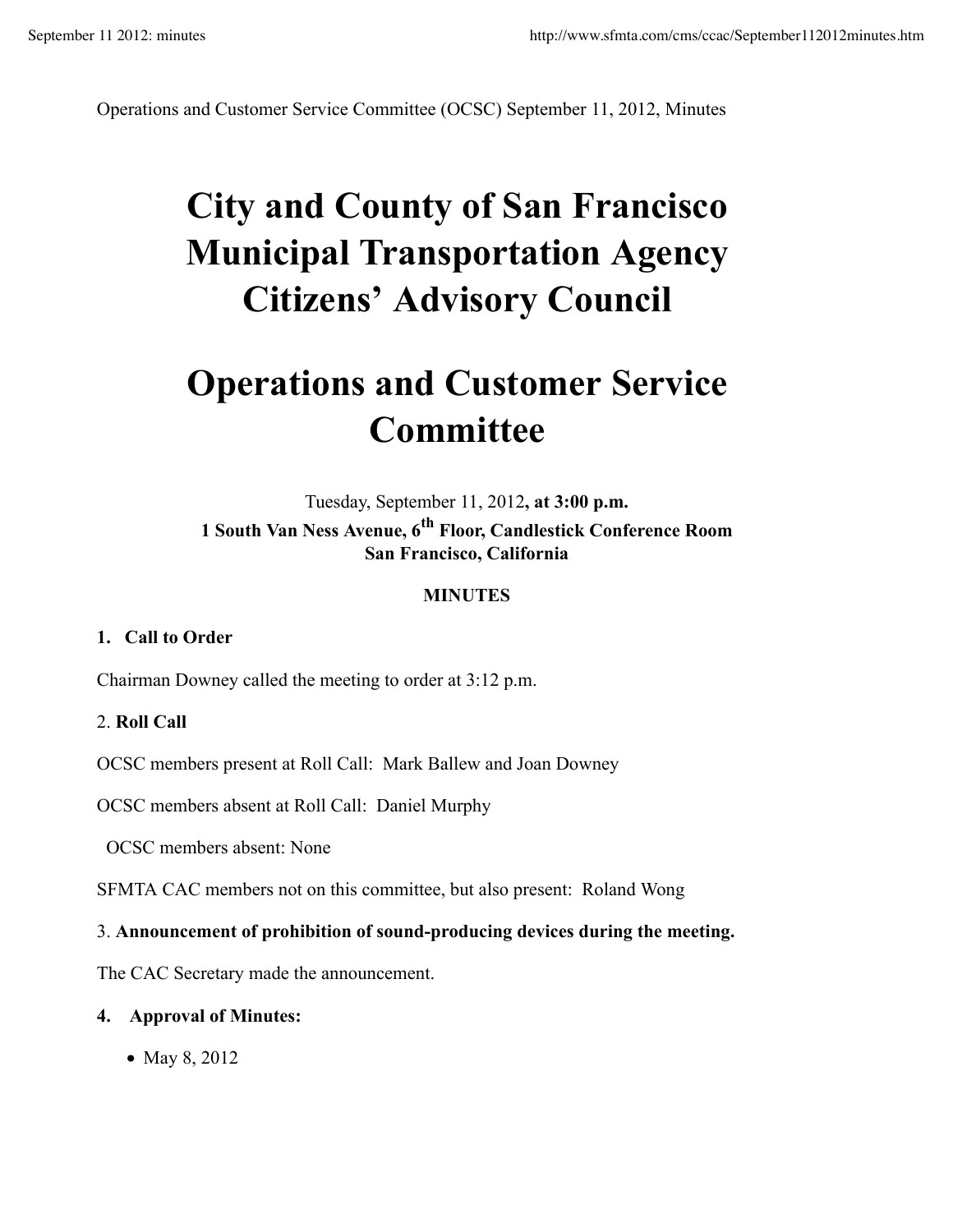• July 10, 2012

This Item is continued to the next meeting.

#### **Public Comment:**

None

## **5. Report of the chairman (For discussion only):**

Chairman Downey commented on vehicles continuing to block Muni tracks and causing delays in the daily operation reports.

#### 6. **Public Comment:**

Edward Mason commented on commuter shuttle buses.

7. **Presentation, discussion and possible action regarding sidewalk parking.** (Lea Militello, Director, Security Investigations and Enforcement)

Lea Militello gave feedback to an article that discussed sidewalk parking. Ms. Militello stated that there have been many complaints to sidewalk parking in the Bayview neighborhood. Ms. Militello stated that Parking Control Officers (PCOs) take action to address 311 sidewalk complaints.

#### **Motion 120911.01**

The SFMTA CAC recommends that sidewalk parking laws be enforced not just against cars that leave less than four feet of direct-line travel room for pedestrians, but additionally against any car being more than one foot into the sidewalk.

On motion to approve Motion 120911.01: Approved

Ayes – Ballew, Downey, and Murphy

Nayes – None

Absent – None

#### **Public Comment:**

None

8. **Presentation, discussion and possible action regarding training and operator availability.** (Warren Cole, Organizational Development and Training Manager, Human Resources)

Warren Cole discussed the process for training and operator availability. Mr. Cole stated that part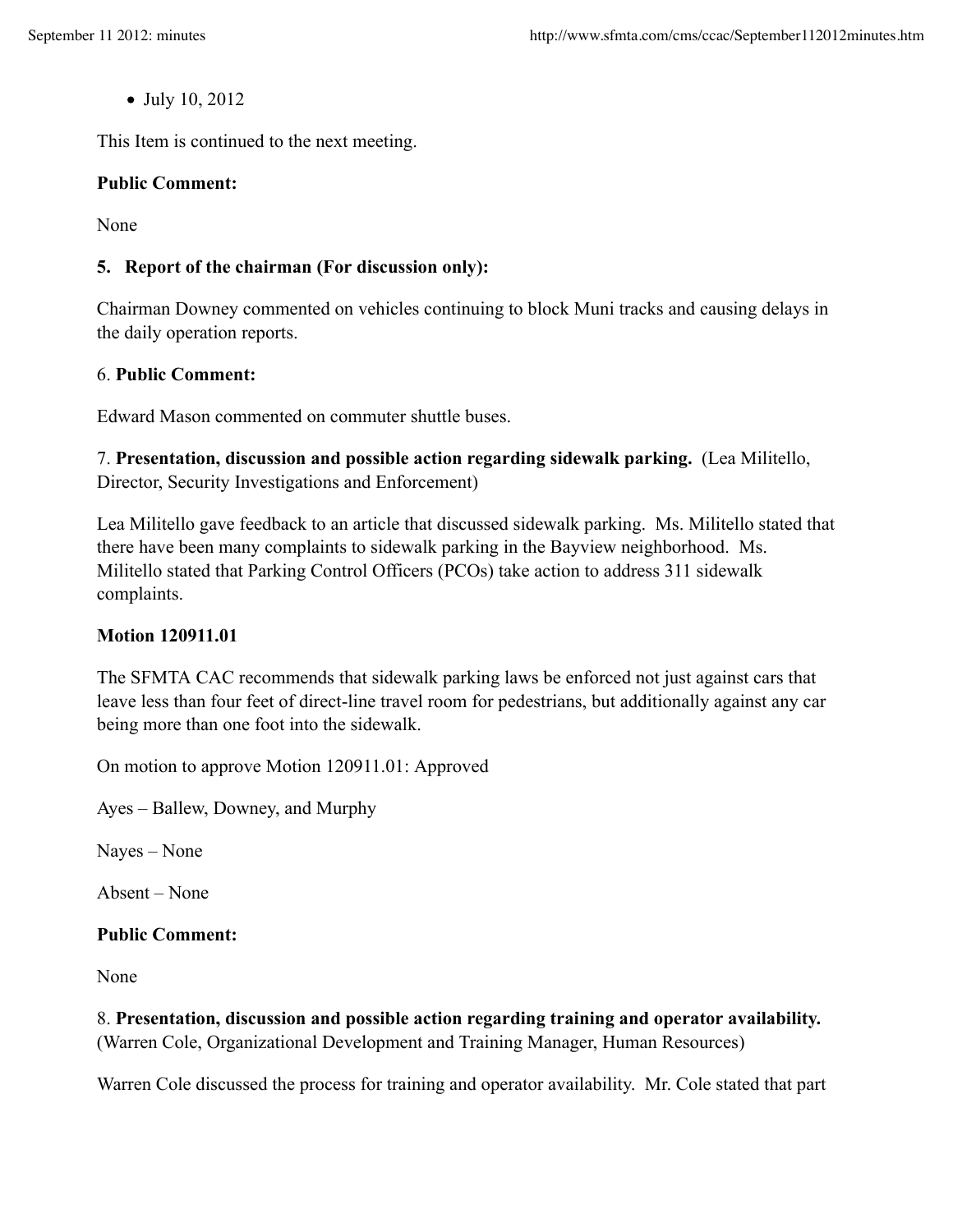of the challenge is they are hiring part-time operators at this time and that they lose at least eleven operators through attrition. Part-time operators work five hours a day, five days a week. From a training perspective, they would like to have more instructors to train operators.

#### **Public Comment:**

Edward Mason commented on regional simulator training.

## **Motion 120911.02**

The SFMTA CAC recommends that the Agency expand its operator training capacity in order to meet the long-term operator needs of the Agency, even to the understood short-term detriment to service that might result from shifting personnel from operator to trainer positions. The SFMTA CAC also recommends the Agency make adoption of policies and systems to decrease trainee washout rates a higher priority. The SFMTA CAC recommends the Agency investigate whether simulator training would be cost-effective, and whether purchasing simulator equipment in conjunction with other regional transit agencies would make sense. The SFMTA CAC recommends that operators receive more hands-on training in boarding and de-boarding disabled passengers, using actual disabled passengers.

On motion to approve Motion 120911.02: Approved

Ayes – Ballew, Downey, and Murphy

Nayes – None

Absent – None

9. **Presentation, discussion and possible action regarding electronic head sign and public service messages.** (John Haley, Director, Transit Services)

Neal Popp, Deputy Director, Bus Maintenance, discussed displaying special message information on vehicles. Mr. Popp stated that broadcasting messages are done through new technology.

#### **Public Comment:**

Edward Mason commented on a head sign message that he saw, but did not understand.

## 10. **Presentation, discussion and possible action regarding graffiti at Muni stops.** (Neal Popp, Transit Services)

Committee member Ballew discussed graffiti in the Sunset tunnel and stated that the graffiti removal takes a long time to remove and if it could be streamlined. Mr. Ballew believes graffiti should be removed in three days.

Neal Popp stated that in order to go into the trackway or the tunnel, there is a narrow window for